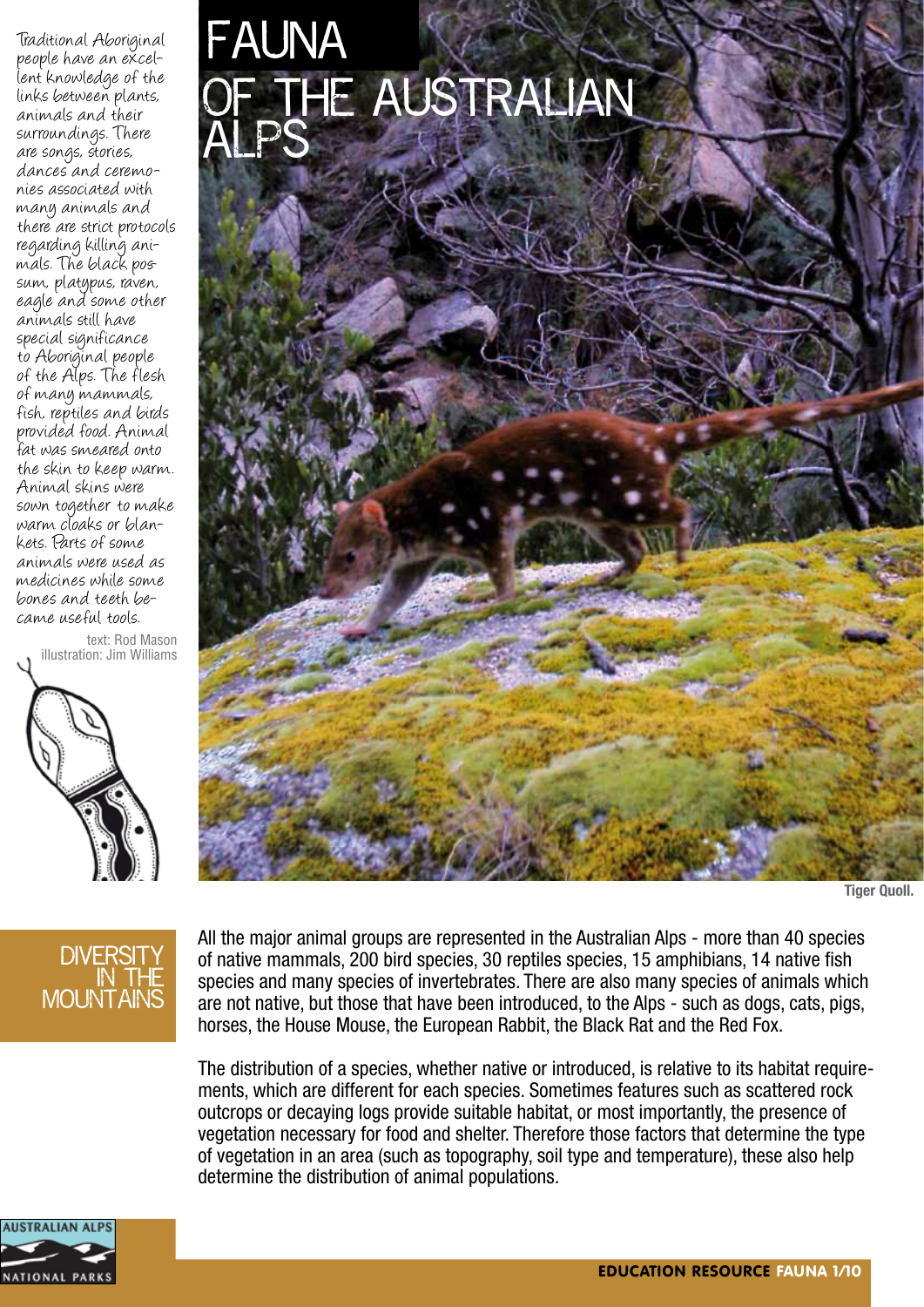**ANIMALS**  $Q\vdash$ the alps

#### Mammals

Most types of mammals in the Alps are found in the forests and woodlands of the montane zone, the lower slopes and the tableland. Many are nocturnal so not often seen by visitors. The large, browsing and grazing marsupials such as the Common Wombat, Red-necked Wallaby, Swamp Wallaby and Eastern Grey Kangaroo are found here - all common throughout the Australian Alps. Except for wombats and echidnas, larger mammals are generally absent from the alpine zone. Smaller mammals living in the forests of the Alps include the rare Smoky Mouse, the Long-nosed Bandicoot and marsupial carnivores such as the Brown and Swainson's Antechinus and the Tiger Quoll.

Marsupials that live in trees include possums such as the Common Brushtail, the Bobuck or Mountain Brushtail, Ringtail, Eastern Pygmy Possum and some gliding possums. The Leadbeater's Possum is a rare species found only in old growth forests of Mountain Ash and Alpine Ash.

Only one mammal species, the Mountain Pygmy Possum, is restricted to the alpine and subalpine zones. This small, resilient creature lives in a special alpine community with three other small mammals: the Native Bush Rat, the Broad- toothed Rat and Swainson's Antechinus. Unlike the Mountain Pygmy Possum, these other three are more common although the Broad-toothed Rat, once widespread throughout southern and south-eastern Australia, is now restricted to scattered areas, including the Alps.

Bats are common in the high country. There are nine species of tree-dwelling, insect-eating bats, including Gould's Wattled Bat, the Lesser Long-eared Bat and the Chocolate Wattled Bat. Few colonies of cave dwelling bats are recorded for the area, and the only fruit- eating bats known in the high country are the summer visiting, Grey-headed Flying Foxes.



**1: Leadbeater's Possum. 2: Common Wombat. 3: Grey-headed Flying Fox.**

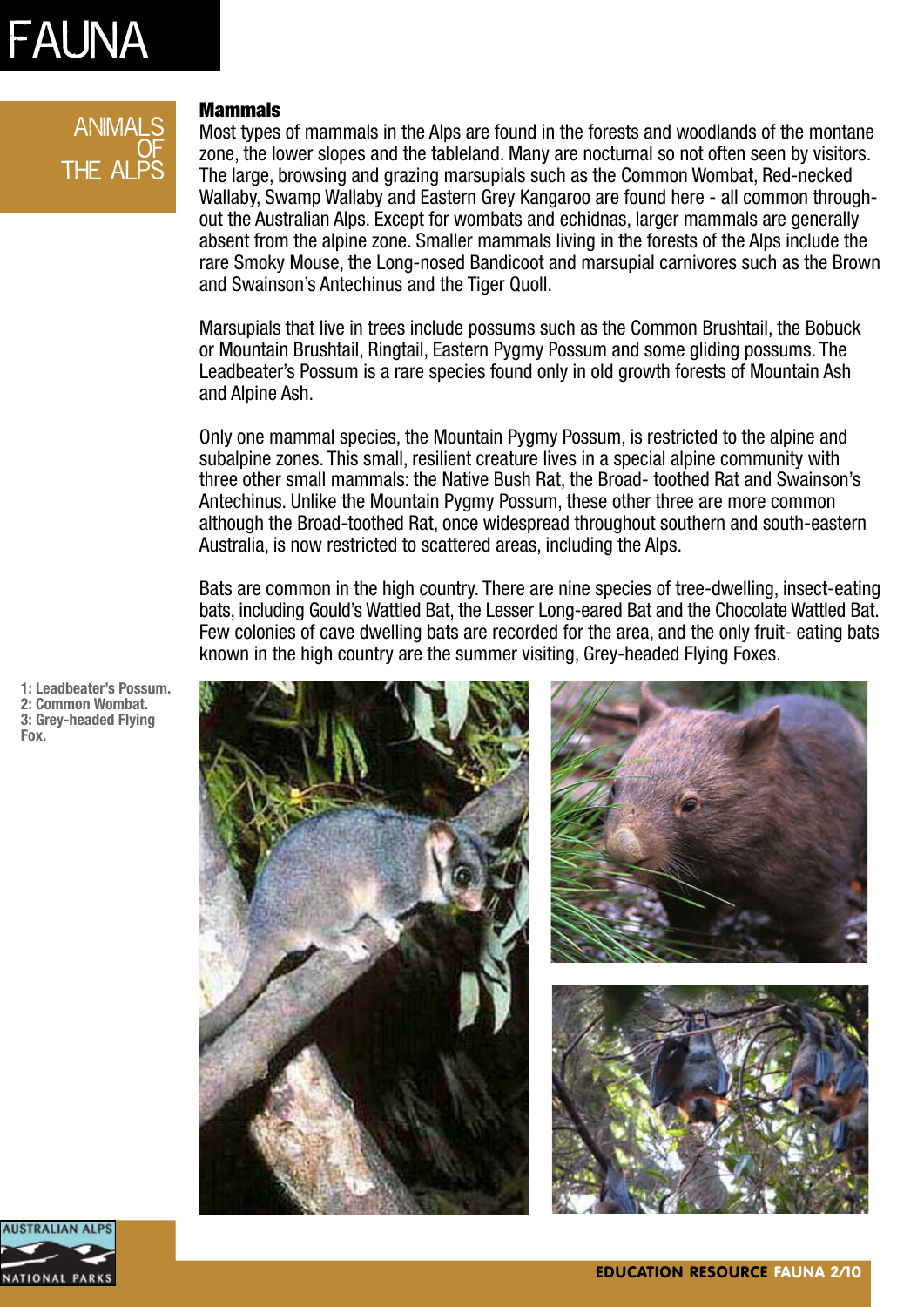### **Birds**

Many of the birds found in lowland grasslands and forests are commonly seen in the Alps during summer. Some of these are seen at the highest elevations and include: the Australian Kestrel, the Australian Pipit, the White-browed Scrub-wren, the Flame Robin, the Pied Currawong, the Grey Currawong and the Little Raven. Others are more common below the tree line, such as the Gang-gang Cockatoo, the Crimson Rosella, the Fan-tailed Cuckoo, the Grey Fantail, the Emu, the Superb Lyrebird and the Yellow-faced Honeyeater.



**1: Flame Robin. 2: Water Skink. 3: Corroboree Frog.**



### **Reptiles**

Three main factors influence the distribution of reptiles in the Alps:

#### temperature;

the availability of sunshine and basking sites; and protection from low temperatures in winter.

All reptiles need to bask in the sun to increase their body temperature to a level high enough to undertake activity. Some of the largest lizard densities recorded in Australia occur around alpine summits where it is not uncommon to see lizards basking on rocks in the heat of a summer day.



Reptiles found throughout the high country include the Tree Dragon, McCoy's Skink, the Grass Skink, the Water Skink, the Southern Blue Tongue and the Copperhead Snake. Two species in particular are found at high altitudes. These are the Alpine Water Skink, found in Sphagnum bogs, and the She-oak Skink, recorded in subalpine woodland.

#### **Amphibians**

The mountain country is an ideal habitat for many frogs as it is a moist environment with generally pollution-free water. As a result, half the frog species in Victoria are found in the high country. Species that are restricted to the alpine and subalpine zones include the Baw Baw Frog in Victoria and the brilliantly marked Southern and Northern Corroboree Frogs in NSW and the ACT. All are at risk of extinction from changes to their habitat.

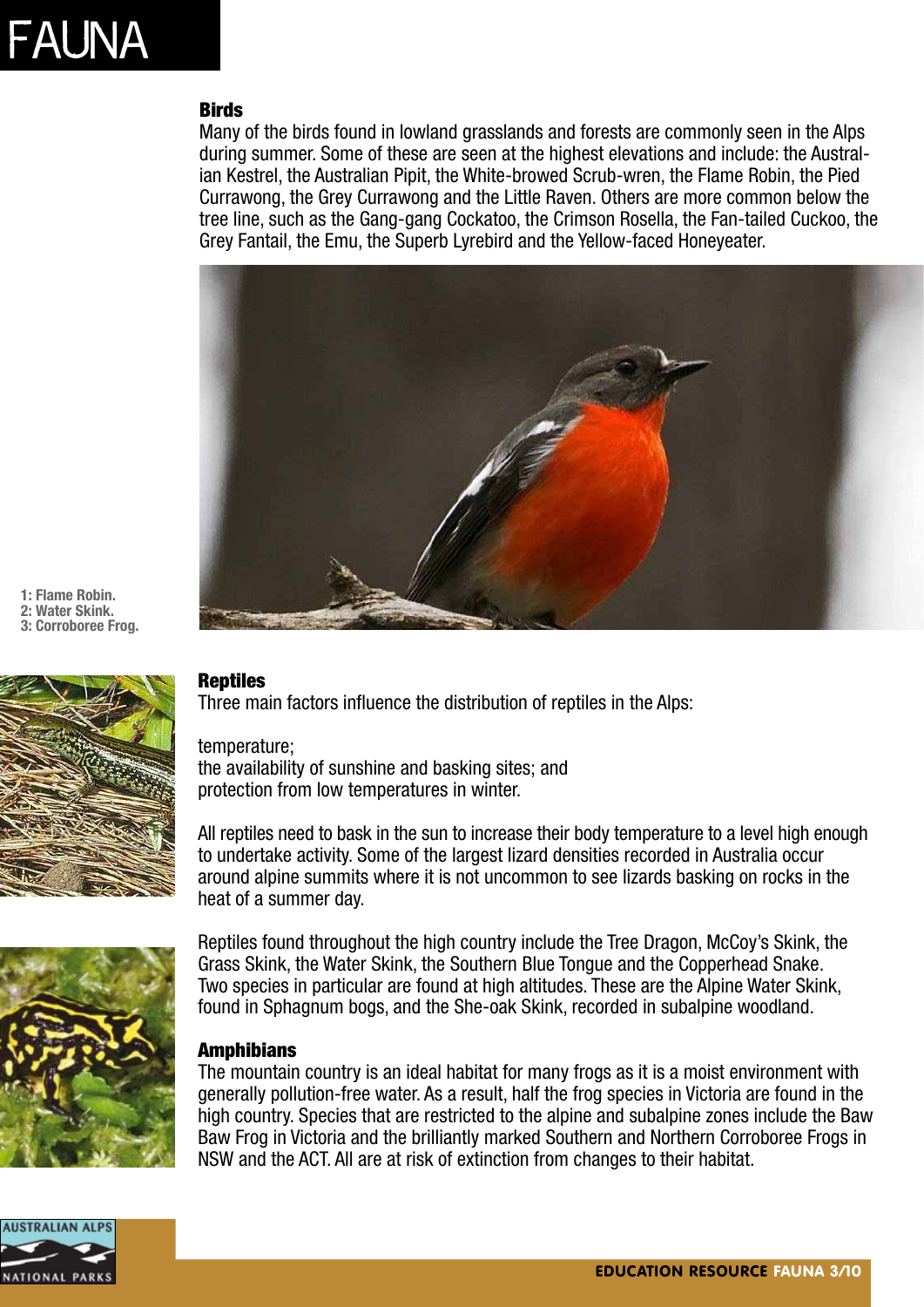#### Fish

The Mountain Galaxia is a native fish that was once found in waterways at all elevations. Galaxias slither over rocky ledges in shallow and warmer pools of water to regulate their body temperature. Following the introduction of Rainbow and Brown Trout, Mountain Galaxias are now only found in the alpine and subalpine waterways above the waterfalls which block the path of migrating trout.



#### Invertebrates

Invertebrates are a vital part of any ecosystem. They include crayfish and yabbies, cockroaches, insects, spiders and a number of micro-organisms. They are food for other animals, parasites to some animals, pollinators for plants and most significantly, consumers of dead plant and animal material, which gives them an important role in the formation of soils.

Some insects live in the alpine zone while others migrate there in summer. Most residents are inactive in winter but with summer they become active and join the summer migrants to form an abundant and varied community. Examples include the Flightless Mountain Grasshopper, the Wingless Cockroach, the snow grass feeding Alpine Case Moth, the Alpine Grass Caterpillar and the Alpine Silver Xenica Butterfly.

The Bogong Moth is one insect with an interesting association with the alpine environment. These moths migrate from the lowlands (where they breed and feed) to the high country in early summer. Here they cluster in rock crevices and caves and remain dormant over summer to escape the searing heat of the lowlands. This is called aestivation or summer hibernation. At dusk during migration the air can vibrate with the wing beats of hundreds of thousands of moths that fill the air in a moving black mass. Insect-eating animals such as the Mountain Pygmy Possum make the most of this rich food source, and build up fat reserves for the oncoming winter period.



**Alpine Silver Xenica Butterfly.**

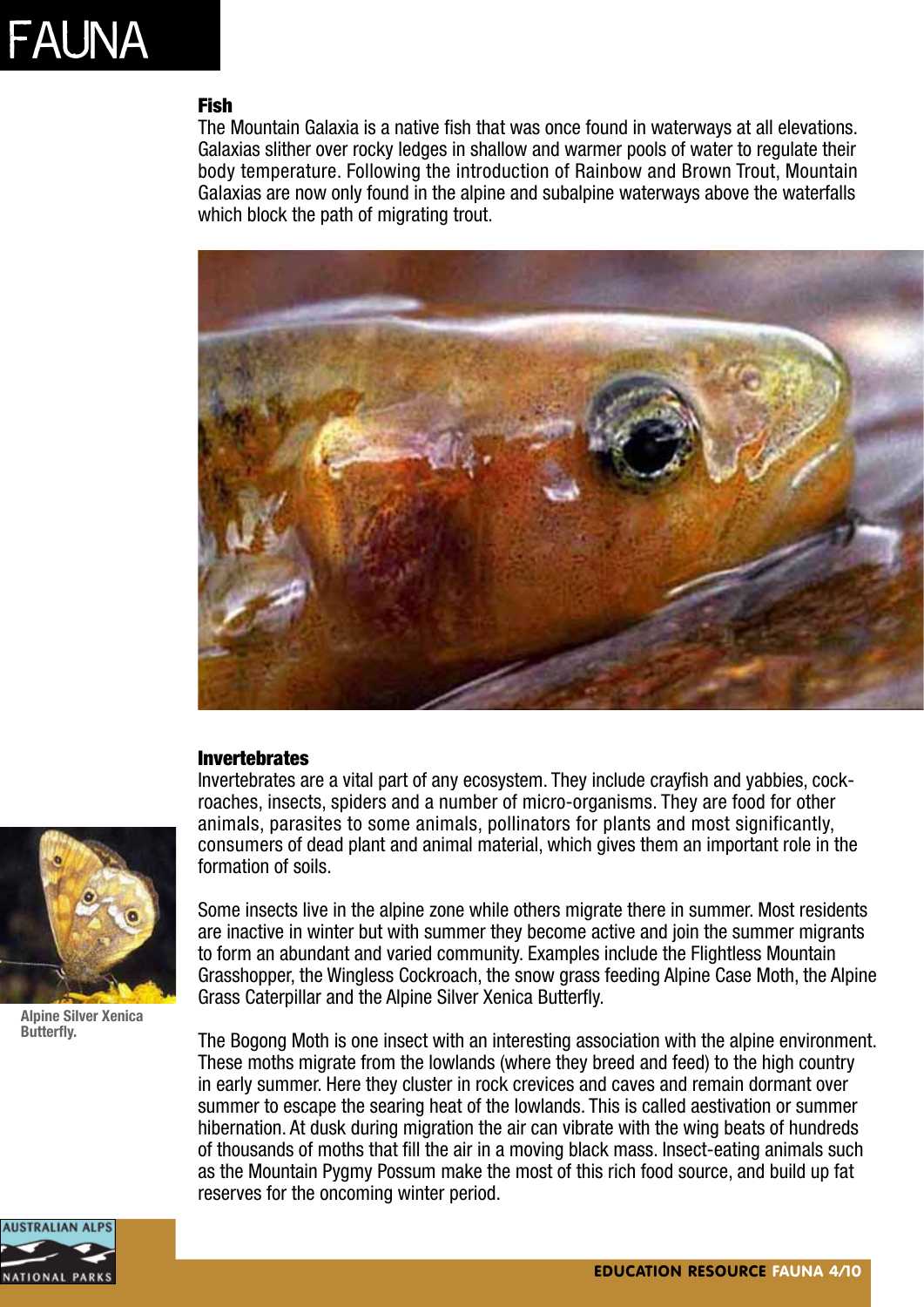### survival in a cold **ENVIRONMENT**

Animals living at the higher elevations have to contend with a long, cold winter season when food is scarce, temperatures are low and the ground is covered with snow. In addition there are not many trees to provide a suitable habitat. Animals have developed ways to cope with this harsh environment.

#### Living under a blanket of snow

One strategy is to live entirely under the snow during winter. As snow falls and covers the vegetation, particularly where there are shrubs, rocks and boulders, a space exists between the ground and the snow called the sub-nivean space in which small mammals can move and search for food. Temperatures remain constant under the snow even though they vary greatly in the open air. The Mountain Pygmy Possum, the native Bush Rat, the Broadtoothed Rat and Swainson's Antechinus all survive in this way.

#### Hibernation and torpor

During the coldest part of the season some animals hibernate or go into torpor. In both cases the animal's metabolism shuts down almost completely and only the essentials are kept functioning. The result is a much-reduced metabolic rate requiring very little energy and thus no food. Hibernation is long-term and induced by a seasonal trigger. Torpor is controlled by external temperatures and can be short or long term. Many animals living in the Alps, particularly reptiles and amphibians, become inactive. The Mountain Pygmy Possum hibernates during the coldest part of the season.

#### Communal living and nesting

Some species of lizards have been found hibernating in groups of more than a hundred in the centre of Snow Gum logs during winter. Most small mammals in the alpine and subalpine zones nest together to share body warmth.

#### **Migration**

This is a strategy mainly used by birds and flying insects. Studies show that less than half the species of birds found in the summer months stay during winter. Species such as the Pink Robin, the Flame Robin and the Pied Currawong move to lower altitude areas. This is called altitudinal migration. Other birds such as the Brush Cuckoo, the Satin Flycatcher and the Olive-backed Oriole migrate north to warmer latitudes. They all return to the high country in summer to feast on the abundant alpine vegetation and flowers that briefly appear, and on the Bogong Moths and other insects that are attracted to flowering plants.

**L: Pied Currawong. R: Pink Robin.**



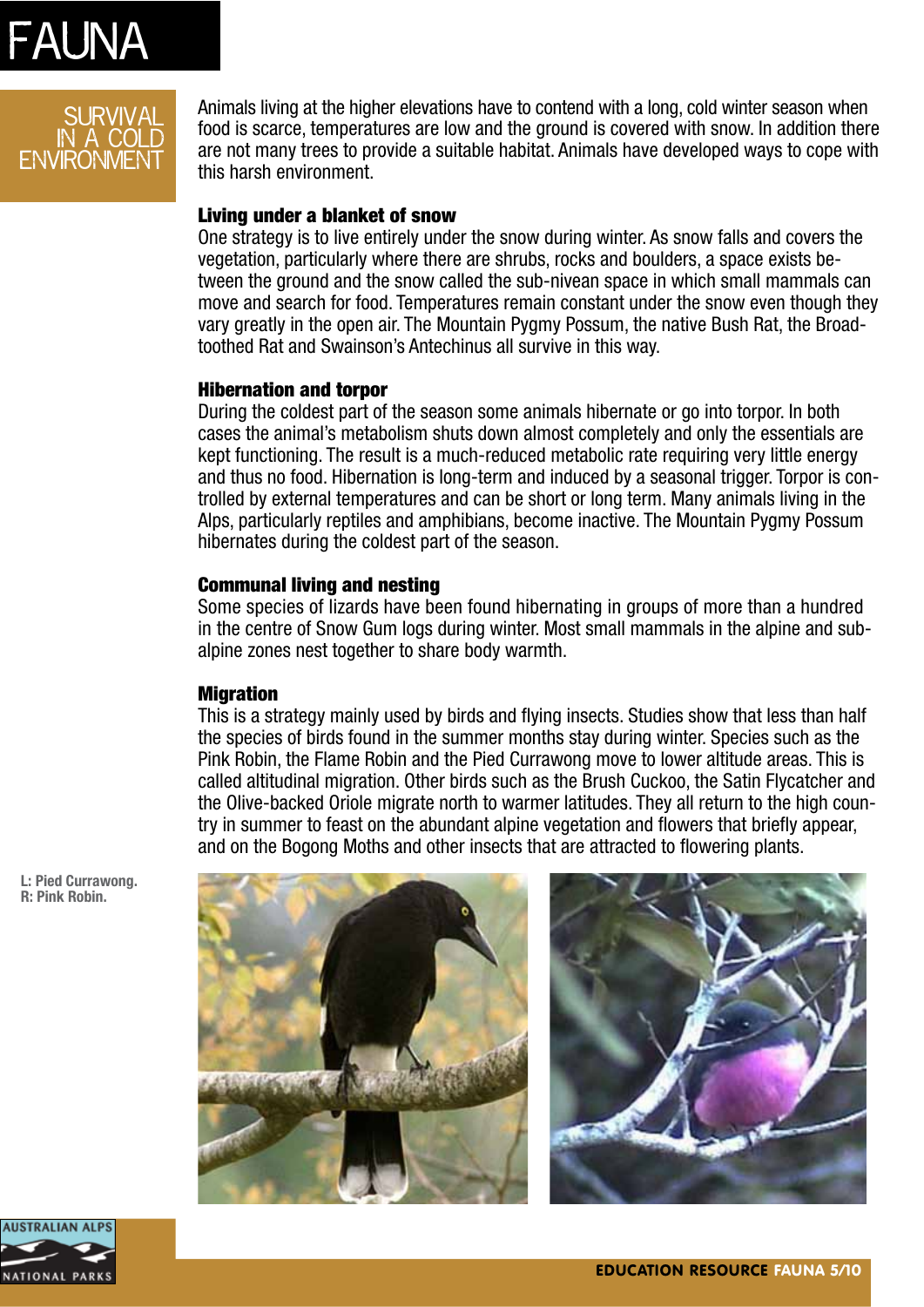## INTRODUCED animals

Non-native animals such as foxes, deer, hares, rabbits and trout were introduced for hunting and food. Others including horses, pigs, goats, cats and dogs were brought in with early settlers in the 1800s as livestock and work animals. All these animals are now feral, and they are causing damage to the Alps.

Introduced animals compete with native animals for food and shelter and they kill native plants and animals. Non-native animals may also introduce disease, such as the disease Toxoplasmosis passed on to native animals by cats.

Hard-hoofed animals and animals that dig, cause extensive soil erosion. Feral pigs, for example, upturn the soil to feed on roots and bulbs and also like to wallow in bogs. This damages the banks of bogs that shelter frogs and other animals. Muddy water reduces the visibility for animals, smothers eggs and gills and changes the oxygen levels in the water.

Foxes sniff out and eat small, ground-dwelling native mammals amongst rock piles and logs. Foxes also like to live in these places, taking up the available living spaces necessary for native mammals to shelter in.

Cattle were one of the first domestic animals introduced to the Alps. Cattle grazing has strong historical and economic links with the land and European settlements in the area but due to its negative impact, grazing has now been removed from all national parks in the Alps.

Feral horse numbers are increasing across the Australian Alps, and this is creating problems for park managers. Horses have cultural significance brought about through connections such as the A. B. Paterson poem, *The Man from Snowy River*. In large numbers, hard-hooved horses damage the fragile alpine and sub-alpine plants as well as cause disturbance around bogs and streams. Horses are being removed by luring them into yards although this is a difficult operation and is not overcoming the problem of increasing numbers.

Deer, particularly Fallo Deer (*Dama dama*) and Sambar (*Rusa unicolor*), have increased in massive numbers across the Alps. Controlling deer is very difficult and, like horses, many people do not approve of controlling them although in this case it is because they are a highly sought after game animal. While they are smaller than horses, they also have hard hooves . Fallow Deer are herd animals so they congregate in large numbers so that their impact is greater.

**Feral horses and fox.**



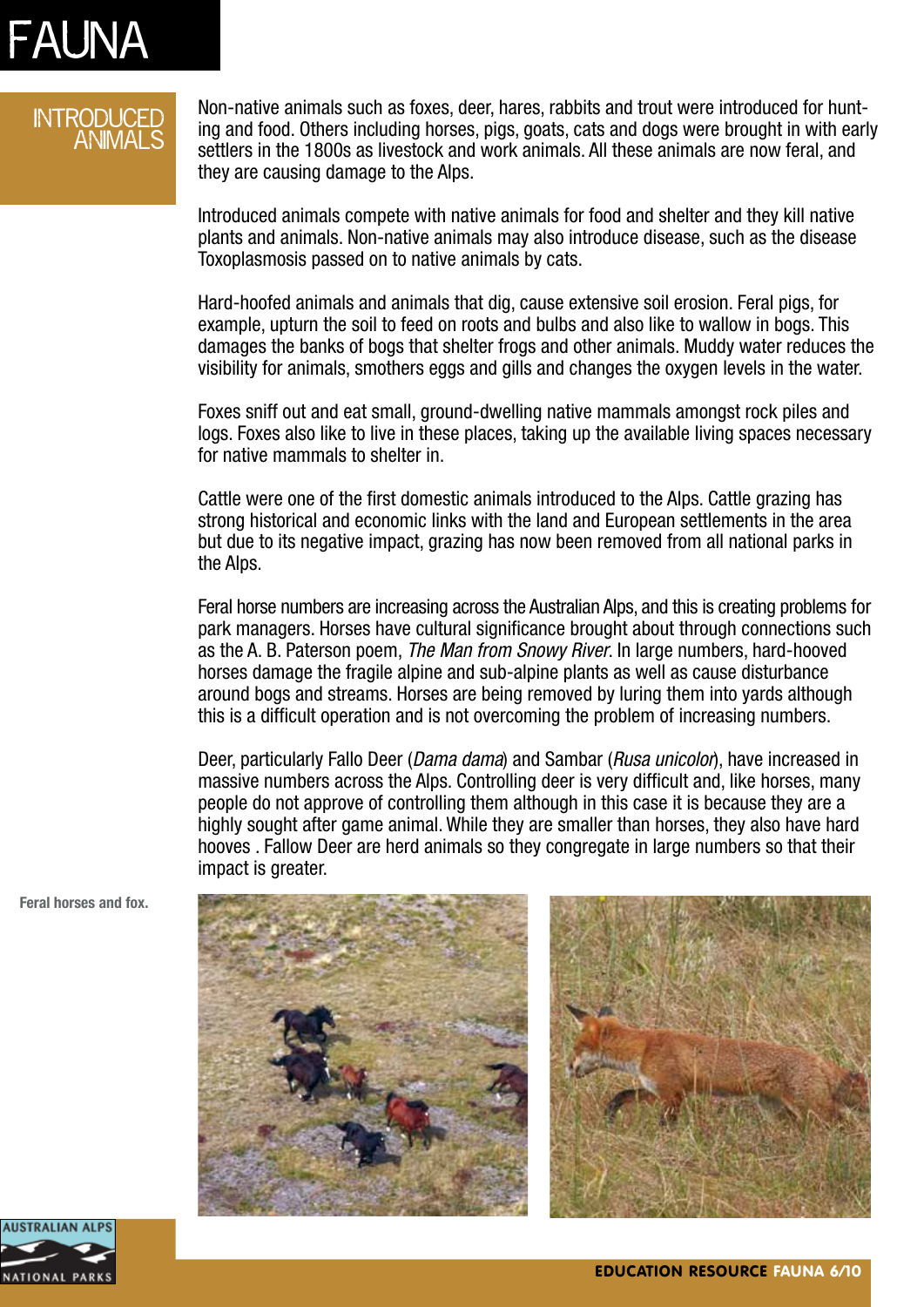**Trapping Feral Pigs.**

#### Controls against introduced animals

Managers of the parks and reserves in the Australian Alps are environmental stewards. Their responsibility is to protect the Alps and the surrounding areas from the negative effects of feral animals. To achieve this, they work with private landholders or lessees, relevant public and private authorities and the general community. Visitors can also play a part in feral animal control by not bringing any animals into the Australian Alps.

To protect the Alps, feral animal control programs are carried out alongside weed control, soil conservation and revegetation. Feral animal control programs are also coordinated between State agencies to make them more effective. For example, controlling foxes on the border in New South Wales is a waste of time and resources if the same process is not taking place on the other side of the border in Victoria. And if areas impacted by pigs are not revegetated following pig eradication programs, soil erosion will continue to destroy the area long after the pigs are gone.

Control methods include fencing, trapping, shooting, poisoning, ripping rabbit burrows and, in some cases, relocating as in the case of some brumbies in NSW which have been successfully relocated to other areas.

Monitoring is an important part of feral animal control. Eradication strategies are more effective when managers of parks and reserves in the Australian Alps have understand the distribution, behaviour and numbers of feral animals they need to control.



Human activity in the Australian Alps changes the environment. Any change can affect the quality of habitat for particular wildlife. Sometimes the habitat is so greatly changed that it no longer provides adequately for a particular community or individual species. This becomes critical for species that occur only in restricted areas.

Four such species confined to the alpine and subalpine zones–the Mountain Pygmy Possum, Northern and Southern Corroboree Frog and the Baw Baw Frog are particularly at risk from human activity and this is partly because they are restricted not just to these zones but also to particular vegetation communities within them. The protection of special habitats of these endemic species is, therefore, essential for their continued existence.



Damage to vegetation and soils by introduced animals, resort development and the establishment of hydro-electricity schemes is widespread. Poor water quality in streams and rivers can be caused by the presence of hard hooved animals as well as careless waste disposal from sources such as resorts or campers.

Another threat is the changes to the natural flow regime of streams. A number of animals have adapted to live in streams and rivers and depend on a particular volume and cycle of water flowing in a stream for their life cycles. Many plants living on the banks of streams are also adapted to particular flow regimes. Damming of many of the rivers in the Alps has changed the natural flow regime.

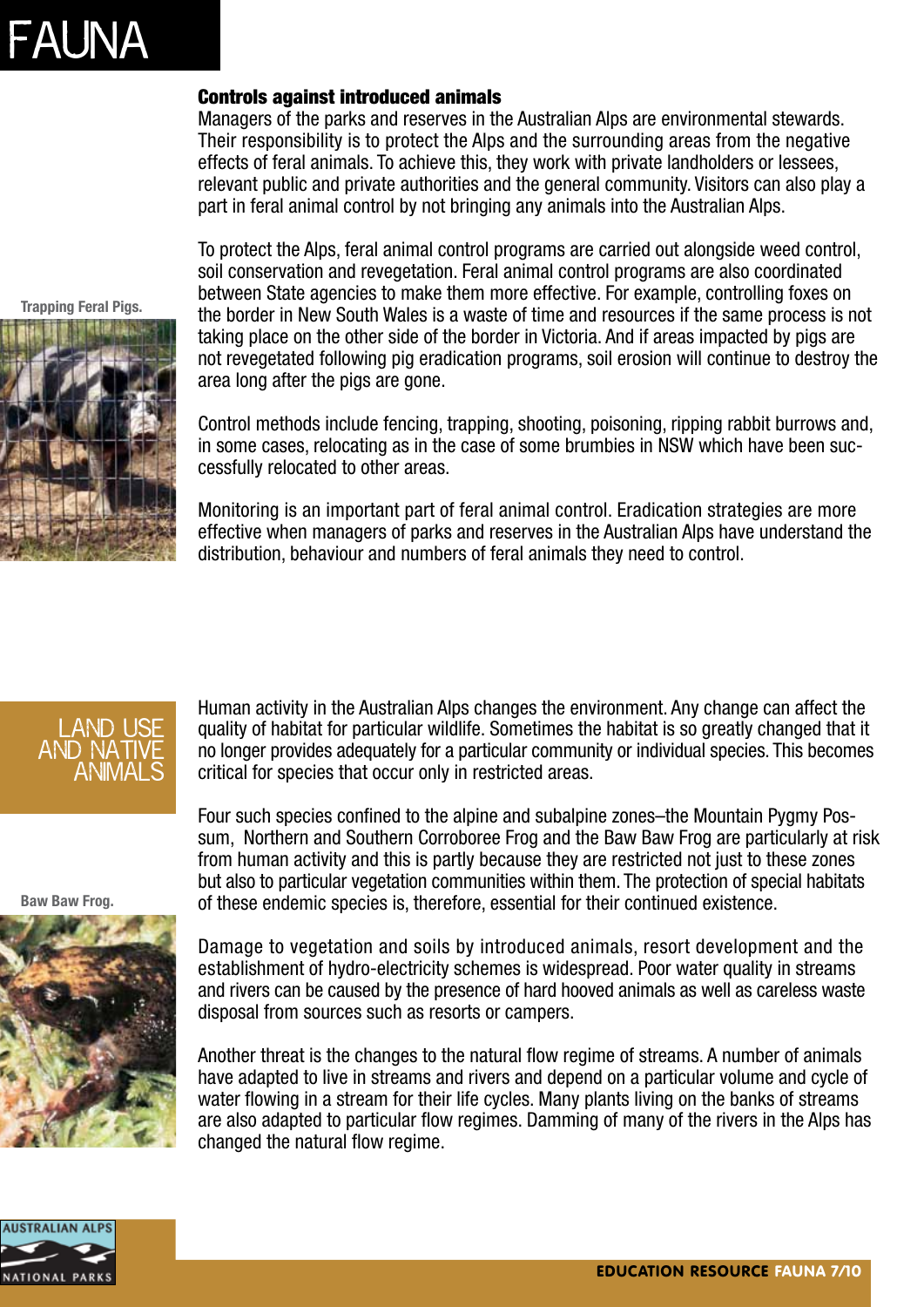### PROT NA TIVE <u>ANIMALS</u> a<u>nd their</u> habitat

To protect species it is essential to protect the habitat in which they live. To do this well, scientific studies are carried out on the introduced and native animal populations to learn more about their behaviour and life cycles. With more knowledge, an effective management strategy can be put in place to protect an animal or control their distribution and impact on the environment.

Legislation is intended to protect native species and their habitats. Much of the Australian Alps has been proclaimed National Park in NSW, Victoria and the ACT. Acts such as the National Parks and Wildlife Act (1974) in NSW, the National Parks Act (1975) in Victoria and the Nature Conservation Act (1980) in the ACT protect habitats and individual species through their common aim – conservation of ecosystems. Other legislation such as the Flora and Fauna Guarantee Act passed in Victoria in 1988 and the Commonwealth's Environment Protection and Biodiversity Conservation (EPBC) Act (1999) also can help to protect species or habitats. Since February 2005, one community, the Natural Temperate Grassland of the Southern Tablelands of NSW and the ACT and the Alpine Sphagnum Bogs and Associated Fens have been listed as a 'threatened community' under the EPBC Act (1999).

In 2008 the Australian Alps were put on the National Heritage List. This listing documents many of the important values of the Alps, and these values are now protected under the EPBC Act. Any activity which may have a significant impact on these values must be referred to the Commonwealth Government.

Each of these Acts helps to protect species of plants and animals on both public and private land. Through the Acts: many of the earlier land uses are now restricted and all proposed developments need to submit environmental impact statements. Alps visitors and residents alike are educated on correct ways to minimise their impact. Staying on tracks, not trampling or removing vegetation, camping away from streams, bringing in their own water and fuel supplies and carrying out rubbish are just some of the ways the environment can be protected. With visitor numbers to the summits sometimes in the thousands on peak days in summer, it is vital to maintain active communication to all visitors and for them to participate in minimal impact behaviour while in the Alps.

## **REFERENCES**

Australian Broadcasting Corporation website: http://www.abc.net.au/storm/exposure/galaxia.htm, Sourced: June 2011.

AustralianFauna.com: http://www.australianfauna.com/ Sourced June 2011

The Australian Museum Complete Book of Australian Mammals. Sydney, Angus and Robertson, 1983. R599.0994 AUS

Australian Museum Online: http://www.amonline.net.au/explore/index.cfm Sourced: June 2011

Australia's Endangered Species Brookvale, Simon & Schuster, 1990. R574.52 AUS

Duncan, A. Baker, G. B. & Montgomery, N. (eds) (1999) *The Action Plan for Australian Bats*, with assistance from the Editorial Panel, Biodiversity Group, Environmental Australia, Department of Environment and Heritage, Canberra.

Garnett, S. T. & Crowley, G. M. (2000) *The Action Plan for Australian Birds*, Environment Australia, Department of Environment and Heritage, Canberra

Listings since Commencement of the EPBC Act, website of the Department of Environment and Heritage, Canberra, http://www.environment.gov.au/epbc/about/lists.html Sourced: June 2011

Maxwell, S., Burbidge, A. A. & Morris, K. (eds.) (1996) Action Plan for Australian Marsupials and Monotremes, for the Australasian Marsupial and Monotreme Specialist Group, IUCN Species Survival Commission, Department of Environment and Heritage, Canberra.

National Parks & Wildlife Service, NSW (2004) 'Feral Cat Research Project', in *Resort Roundup*, Issue 19, Summer 2004-5, NPWS.

Tyler, M. J. (1997) *The Action Plan for Australian Frogs*, with the assistance of the Editorial Advisory Committee, Wildlife Australia, Department of Environment and Heritage, Canberra.

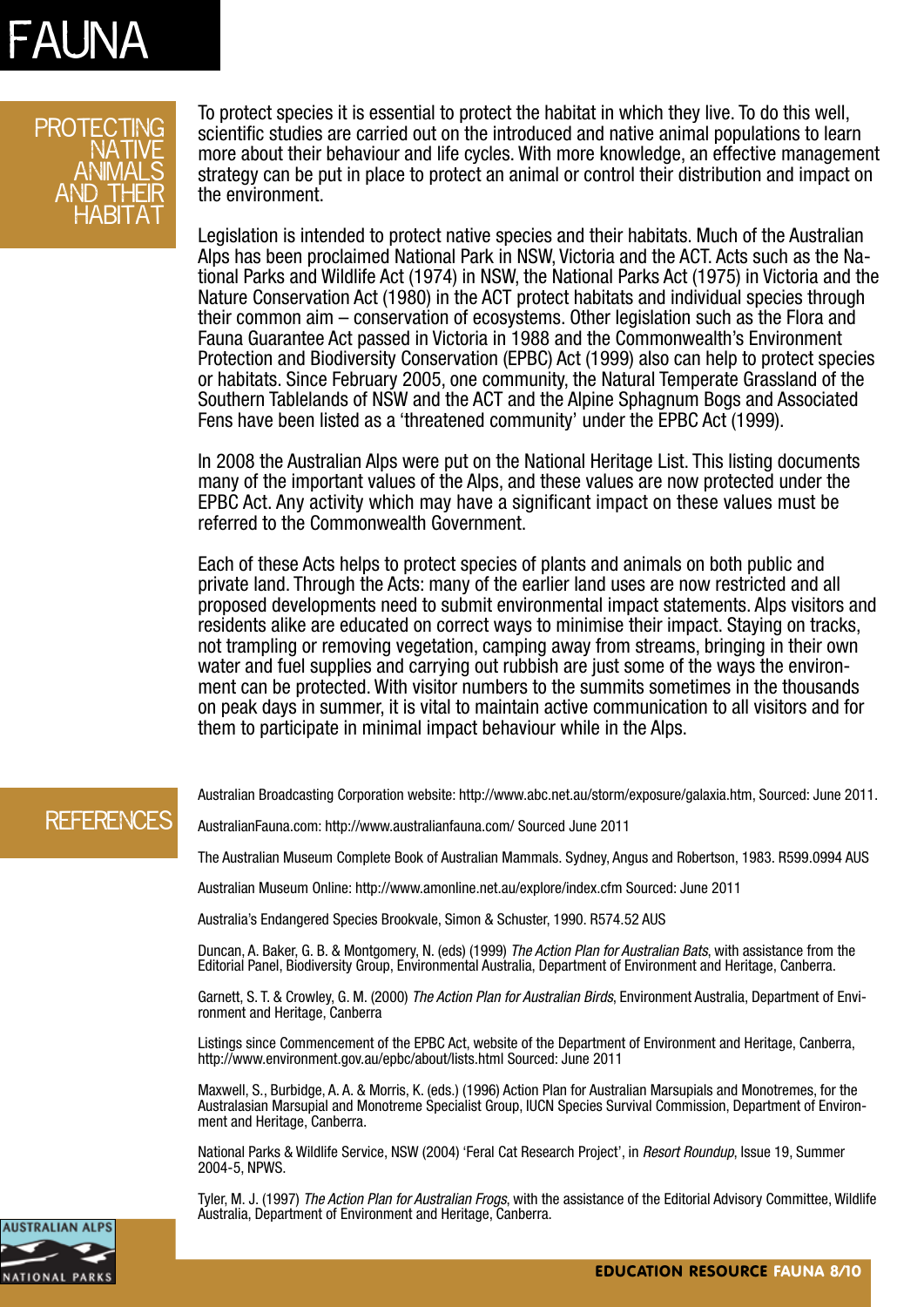# **JNA**

### **GLOSSARY**

**Aestivation:** to hibernate in summer.

**Alpine:** elevation above the tree line with mean midsummer temperatures below 10°C and very high precipitation. Alpine zone landforms include rolling summits, exposed ridgelines and rocky outcrops. Vegetation includes herbfields, grasslands, bogs and fens.

**Flow regime:** the amount and velocity of water that flows through a stream and how that changes seasonally.

**Habitat:** the particular environment that a plant or animal species requires to exist and includes requirements for shelter, food and reproduction.

**Hibernate:** some animals hibernate during the coldest part of the year. The body metabolism of the animal shuts down almost completely and only the essentials are kept functioning. The result is a much reduced metabolic rate requiring very little energy and thus no food. Hibernation is long-term and induced by a seasonal trigger.

**Marsupials:** mammals that evolved primarily in Australia. Marsupials give birth to their young at a very early stage in the development. The young continue to grow and develop in their mother's pouch for many months.

**Montane:** high slopes with mean midwinter temperatures above 0°C, very high precipitation. Here snow falls but does not persist. Landform includes steep slopes dissected by deep gullies, escarpments, deep gorges and waterfalls. Vegetation comprises tall, wet, open forests, dry, open forests and rainforests.

**Nocturnal animals:** animals that are more active at night and sleep during the day.

**Old growth forests:** forests that have been relatively untouched by logging or fire for many years. They are rich in diversity, with vegetation ranging from young plants to very old trees and dead trees. They tend to provide the best habitat for tree-dwelling mammals and birds as the trees have often developed good holes or are completely hollow.

**Subalpine:** the zone immediately below the tree line with a mean midsummer temperature above 10°C, very high precipitation and snow persisting for one month or more. Landforms include undulated plateaus, shallow basins and rolling hills. Vegetation includes subalpine woodlands, mostly scattered Snow Gum with herbfield, grassland or heathland understorey.

**Torpor:** The body metabolism of the animal shuts down almost completely and only the essentials are kept functioning. Torpor is controlled by external temperatures and can be short or long-term.



Alpine Case Moth, *Lomera caespitosae (Oke)* Alpine Grass Caterpillar *Anthela oressarcha* Alpine Silver Xenica Butterfly, *Oreixenica latialis theddora* Alpine Water Skink, *Sphenomorphus tympanum* Australian (Nankeen) Kestral, *Falco cenchroides* Australian Pipit, *Anthus novaeseelandiae* Baw Baw Frog, *Philoria frosti* Black Rat, *Rattus rattus* Bogong Moth, *Agrostis infusa* Broad–toothed Rat, *Mastacomys fuscus* Brown Antechinus, *Antechinus stuartii* Brown Bandicoot, *Isoodon obesulus* Brown Trout, *Salmo trutta* Brush Cuckoo, *Cacomantis variolosus* Brush-tailed Rock Wallaby, *Petrogale penicillata* Chocolate Wattled Bat, *Chalinolobus morio* Common Brushtail Possum, *Trichosurus vulpecula* Common Wombat, *Vombatus ursinus* Copperhead Snake, *Australeps superbus*